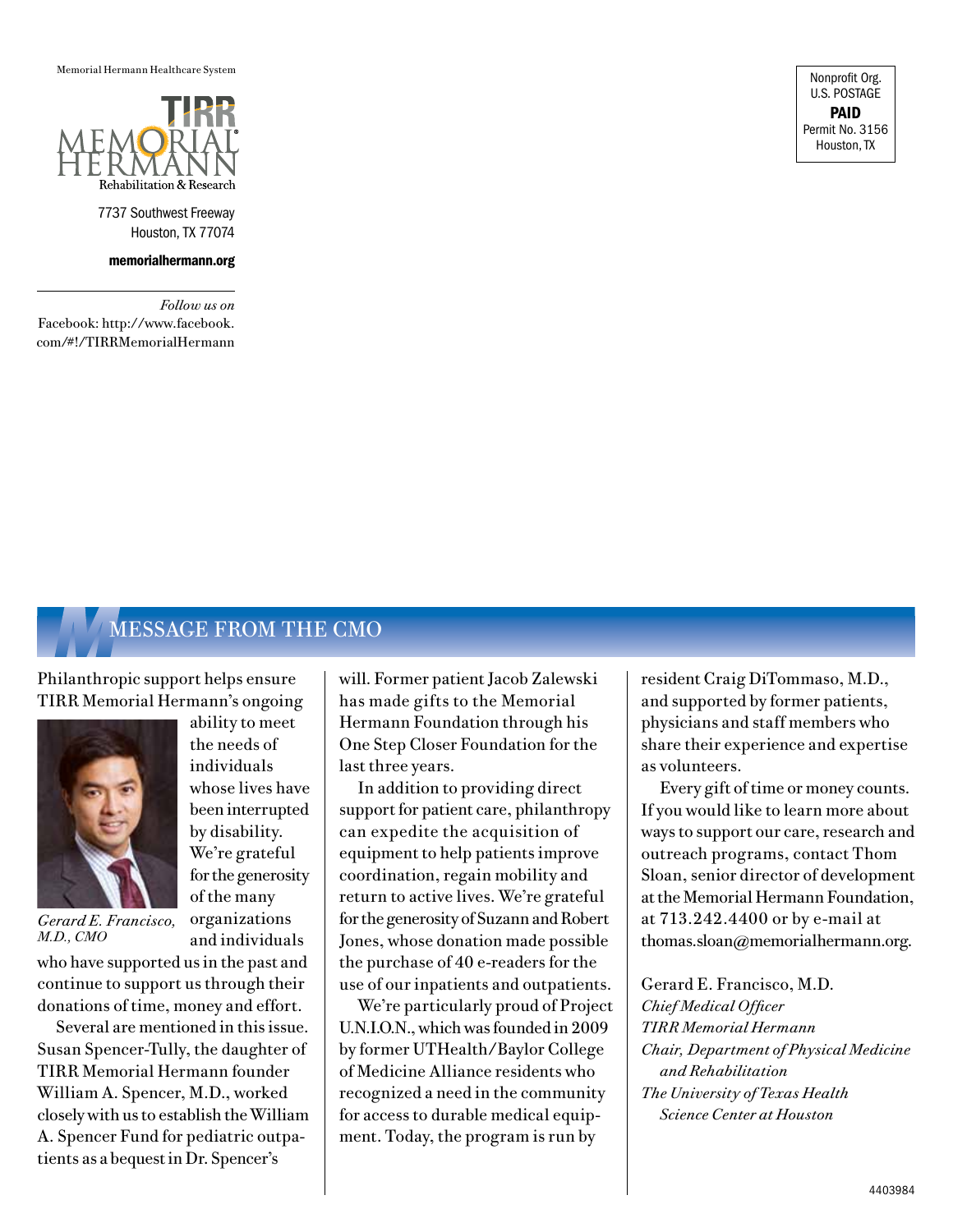T I R R M E M O R I A L H E R M A N N

# . . . . . . . . . . . . . . . . . . . . . . . . . . . . . . . . . . . . . . . . . . . . . . . . . . . . . . . . . . . . . . . . . . . . . . . . . . . . . . . . . . . . . . . . . . . . . . . . . . . . . . . . . . . . . . . . . . ..  $\blacksquare$ . . . . . . . . . . . . . . . . . . . . . . . . . . . . . . . . . . . . . . . . . . . . . . . . . . . . . . . . . . . . . . . . . . . . . . . . . . . . . . . . . . . . . . . . . . . . . . . . . . . . . . . . . . . . . . . . . . ..THE INSTITUTE FOR REHABILITATION AND RESEARCH

## $S$  P R I N G 2011

#### IN THIS ISSUE

2 MESSAGE FROM THE CEO

### **FEATURES**

- 1 Helping High School Athletes Cope with Spinal Cord Injury
- 3 TIRR Memorial Hermann in the National Spotlight
- 3 Computerized Physician Order Entry
- 4 Research Update

### GIVING BACK

- 6 Philanthropic Gift Kicks Off e-Reader Program
- 6 The William A. Spencer Fund
- 7 Celebrity Poker Tournament
- 8 Project U.N.I.O.N.

### ON THE MOVE

- 9 TIRR Memorial Hermann Hosts Model Systems Meetings
- 9 TIRR Memorial Hermann Pediatric Center
- 10 Hurricane Ike Support
- 10 Case Management Conference
- 11 Outpatient Clinics Added
- 11 New Community Opportunities Training and Technical Assistance **Center**

#### **ACCOLADES**

- 12 Lex Frieden Appointed Chancellor's Health Fellow on Disability
- 12 Elementary School Students Design Award-Winning Project to Help Former Patient
- 13 ILRU Recognized with eLearning Leadership Award
- 14 ON THE PODIUM
- 14 In The News
- 15 IN PRINT
- 16 MESSAGE FROM THE CMO

## Going the Extra Yard: Chris and Eddie Canales Recognized for Helping High School Athletes Cope with Spinal Cord Injury

On Nov. 2, 2001, Chris Canales suffered a spinal cord injury (SCI) during a high school football game in San Marcos, Texas. One year later, Chris and his father Eddie Canales turned adversity into a relentless drive to help the families of other high school football players whose

lives have

rupted by

2003, the

son team

Gridiron **Heroes** 

Injury

rehab facilities. TIRR Memorial Hermann kept coming up in every conversation we had. After a visit to the hospital, we just knew it was the best place for him to be. But it was a hard choice to make because we also knew we'd be spending a lot of time away from home, traveling back and



forth to Houston to be with him."

At all times during his three-anda-halfmonth stay at TIRR Memorial Hermann, Chris had a

which helps kids with SCI cope with their life-changing circumstances. Last fall, both men were nominated as CNN Heroes.

Following his injury on the football field, Chris was transported to the Level I Trauma Center at Brackenridge Hospital in Austin, where he spent a month and a half in acute care. "We almost lost Chris twice due to complications of his injury," Eddie says. "Once he was stabilized, my wife and I did some traveling around in Austin and San Antonio, visiting

family member by his side. "It was a very trying time for all of us," Eddie says. "We learned that Chris would be paralyzed from the shoulders down, and that was still sinking in."

Before he was sidelined by his injury, Chris was an all-conference defensive back and all-state punter *Extra Yard continues on page 5*

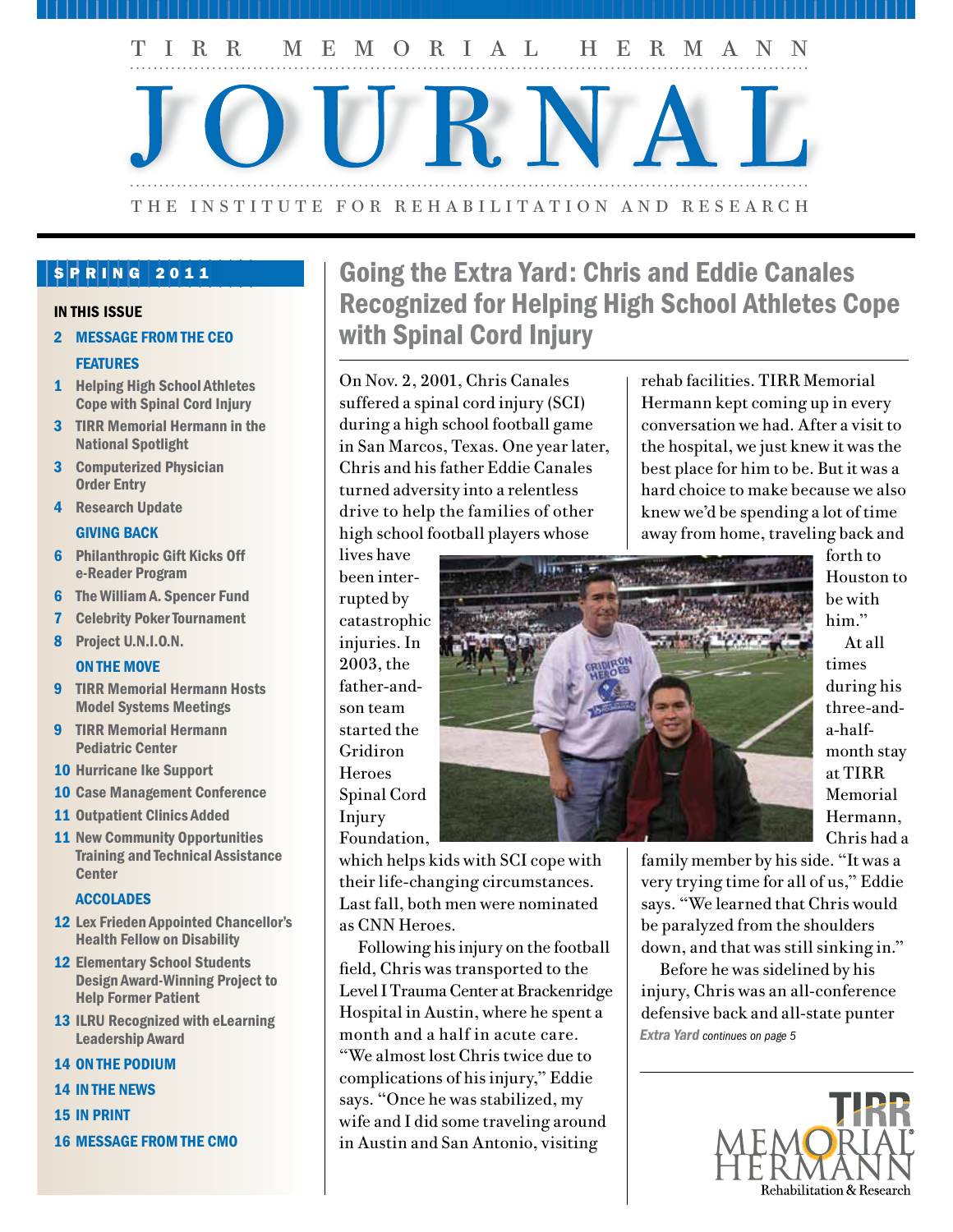Jeffrey Berliner, D.O. *Attending Physician Assistant Professor of PM&R, UTHealth Medical School* Vicki Clayton *Recovery Assistance Project Manager at ILRU* Craig DiTommaso, M.D. *UTHealth/BCM Alliance Resident President of Project U.N.I.O.N.*  Gerard E. Francisco, M.D. *Chief Medical Officer Chair of the Department of PM&R, UTHealth Medical School* Lex Frieden *Director, Independent Living Research Utilization Professor of Biomedical Informatics and Rehabilitation, UTHealth*  Martin Grabois, M.D. *Professor and Chair of the Department of PM&R Baylor College of Medicine* Julie Jennings, P.T., N.C.S. *Therapy Manager Program Manager for Spinal Cord Injury and Amputee Programs* Carl Josehart *TIRR Memorial Hermann CEO* Jacob Joseph, M.D. *Attending Physician Assistant Professor of PM&R, UTHealth Medical School* Cindy B. Ivanhoe, M.D. *Attending Physician, Brain Injury and Stroke Program Associate Professor of PM&R, Baylor College of Medicine Adjunct Associate Professor of PM&R, UTHealth Medical School* Meilani Mapa, M.D. *Assistant Professor, Department of PM&R, UTHealth Medical School Medical Director, 4 East Jones Rehabilitation Unit, Memorial Hermann-Texas Medical Center* Christopher Jayne, M.D., F.A.C.O.G. *Consulting Physician Clinical Assistant Professor, Scott Department of Urology Clinical Instructor Department of Obstetrics and Gynecology Baylor College of Medicine* Susan Pelini, M.D. *Internal Medicine Consulting Physician Assistant Professor, Division of General Medicine, UTHealth Medical School* Richard Petty *Program Director Director, New Community Opportunities Training and Technical Assistance Center at ILRU* Mark Sherer, Ph.D. *Senior Scientist Director of Research and Director of Neuropsychology Clinical Professor of PM&R, Baylor College of Medicine* Shaun A. Smith, M.S., C.R.C. *Vocational Coordinator TIRR Memorial Hermann Challenge Program* Margaret Struchen, Ph.D. *Research Scientist Assistant Professor of PM&R, Baylor College of Medicine* Rev. Hazel R. Thomas, M.Div., B.C.C. *Chaplain Manager* Patricia Tully, O.T.R., A.T.P. *Seating and Mobility Specialist*  Poyee Pansy Tung, M.D. *Director of Cardiovascular Disease at TIRR Memorial Hermann Assistant Professor, Division of Cardiology, UTHealth Medical School* Diane Wege, P.T., N.C.S. *Therapy Manager Program Manager for Brain Injury and Stroke Programs*

## FEATURED IN THIS ISSUE **MUSIC IN THE CHANGE ASSACE FROM THE CEO**

Imagine an environment in which each patient's medical record is stored and updated electronically throughout the entire continuum of care – from admission to discharge.



Physicians would have access to hundreds of evidence-based order sets through the touch of a button to deliver care proven to

produce the best

*Carl E. Josehart, CEO*

possible outcomes. This vision is fast becoming a reality at TIRR Memorial Hermann.

Our electronic medical record (EMR) and computerized physician order entry (CPOE) went live in January of this year, dramatically changing the nature of how we work in a positive way. The transition to a paperless environment, which will allow clinicians to automate care by documenting medical records electronically, is a milestone for TIRR Memorial Hermann and a giant leap forward in ensuring efficiency, accuracy and patient safety.

*TIRR Memorial Hermann Journal* is published four times a year by TIRR Memorial Hermann. Please direct your comments or suggestions to Editor, *TIRR Memorial Hermann Journal*, TIRR Memorial Hermann, 1333 Moursund, Houston, TX 77030, 713.797.5946.

Carl E. Josehart, CEO Gerard Francisco, M.D. Chief Medical Officer

Mary Ann Euliarte, R.N., C.R.R.N. Chief Nursing Officer /Chief Operations Officer

Mark Sherer, Ph.D. Director of Research

Editorial Staff

Kate Eller, Editor

Susan Thomas, TIRR Memorial Hermann Marketing

One of our strengths at TIRR Memorial Hermann is our integration with the entire system of care provided by Memorial Hermann. EMR means that we can access patient history from transport by Memorial Hermann Life Flight® to Memorial Hermann-Texas Medical Center's Level I Trauma Center through inpatient and outpatient rehabilitation care. Access to imaging results through the Picture Archiving Communication System (PACS) eliminates repetition of studies. An entire patient history is now available in one medical record.

The implementation of EMR and CPOE was a true partnership between clinicians, physicians and Memorial Hermann's Information Technology team. We're proud of the accomplishment, which brings us one step closer to being a higher reliability organization.

Carl E. Josehart *Chief Executive Officer TIRR Memorial Hermann*

#### Karen Kephart, Writer Steve Stanley, Designer

Material in this publication may not be reproduced in whole or part without permission from TIRR Memorial Hermann.

#### Spring 2011

*We have opportunities for outstanding rehabilitation professionals. If you are interested in joining our team at* U.S.News & World Report's *No. 5 rehabilitation hospital, contact Jude Lemaire, recruitment consultant, at 713.797.7281 or Jude.Lemaire@memorialhermann.org. All available opportunities can be viewed at memorialhermann.org.*

*www.tirrmemorialhermann.org, www.ilru.org*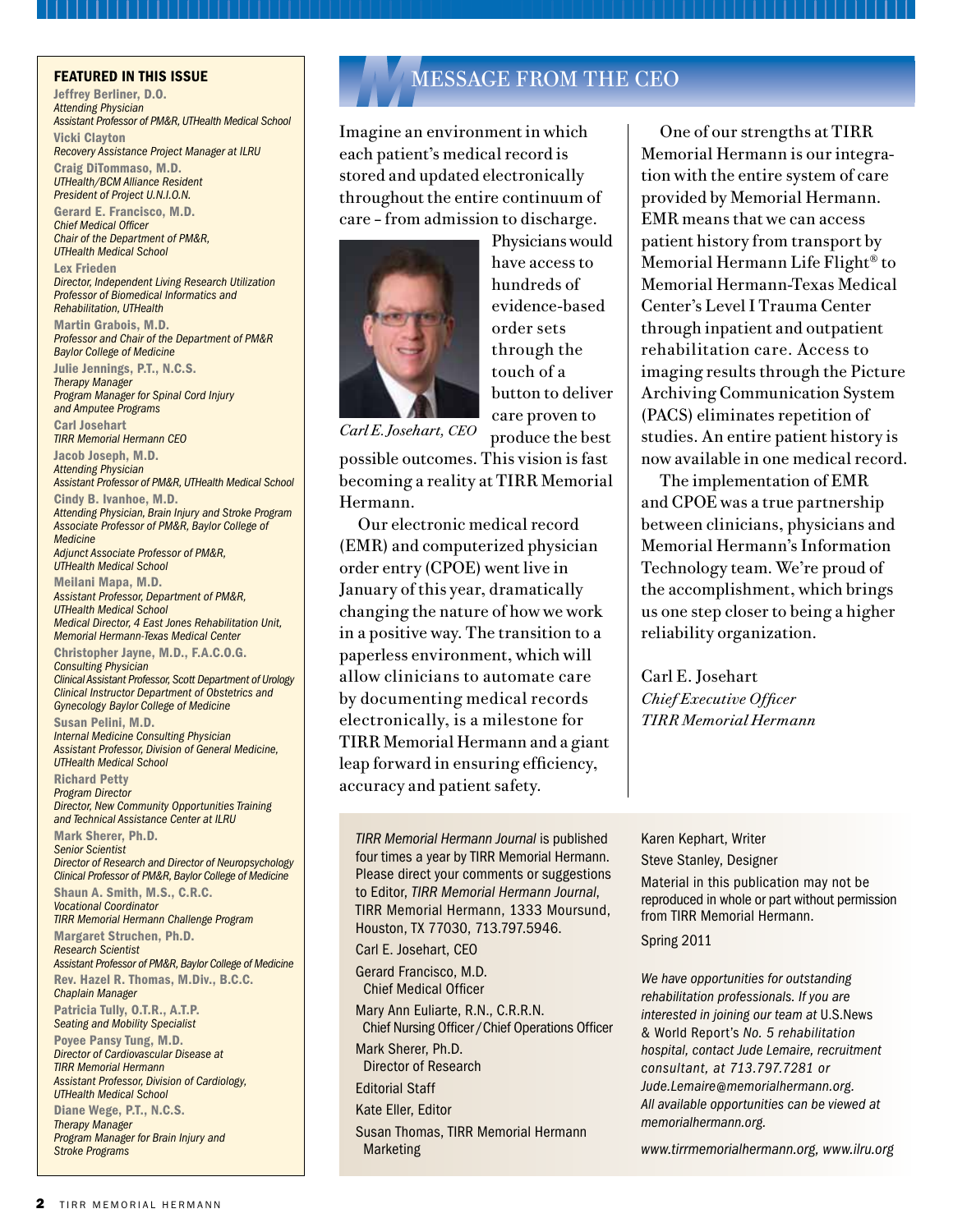## *F*FEATURES

## Rep. Giffords' Arrival Puts TIRR Memorial Hermann in the International Spotlight

In January, Arizona Congresswoman Gabrielle Giffords arrived at Memorial Hermann-Texas Medical Center and soon after was transferred to TIRR Memorial Hermann, raising public awareness of the process of recovery for individuals with a traumatic brain injury (TBI).

Local and national news reports took an international audience inside the facility, giving them a personal look at the experts who work there

and the experience of patients.

"We're optimistic that greater awareness and understanding of the science and practice of rehabilitation, and brain injury recovery in particular, will lead to increased community acceptance of individuals with a range of abilities," says Carl Josehart, CEO of TIRR Memorial Hermann. "We also hope it will lead to more

willingness to provide reasonable accommodations that allow all individuals to remain independent and productive members of society. We're grateful for the opportunity to showcase the members of our multidisciplinary team of rehabilitation professionals who work together to

advance the care of our patients."

Stories about the facility and the team caring for Giffords appeared on national networks, including NBC, CNN, ABC, CBS, PBS and CSPAN, in addition to coverage by local network affiliates. CNN anchor Sanjay Gupta, M.D., and *NBC Nightly News* anchor Brian Williams took their viewers on tours of TIRR Memorial Hermann and watched its staff at work.

"Giffords' admission brought

attention to the little-known specialty of physical medicine and rehabilitation, in general, and the field of brain injury rehabilitation, in particular," says Gerard Francisco, M.D., chief medical officer at TIRR Memorial Hermann and chair of the department of Physical Medicine and Rehabilitation at The University of Texas Health Science Center at

Houston (UTHealth) Medical School. Articles featuring TIRR Memorial Hermann appeared in *USA Today, Houston Chronicle, New York Times, Washington Post* and *Los Angeles Times.*◆

Computerized Physician Order Entry Brings Evidence-Based Medicine to the Point of Care

Most physical medicine and rehabilitation specialists were trained in a paper-based world. The big news in healthcare today is the transition to a paperless environment through the implementation of electronic medical records (EMR) and computerized physician order entry (CPOE). TIRR Memorial Hermann went live with both on Jan. 16, 2011.

"We're not 100 percent there yet but utilization of order entry for TIRR Memorial Hermann is relatively high - about 85 percent," says Gerard Francisco, M.D., chief medical officer. "When CPOE is fully implemented, our medical staff will be able to access hundreds of plans for delivering care and transmit them electronically to the appropriate department or individual to be carried out. The entire care team will be on the same page, with no time lag in the sharing of information."

CPOE incorporates evidence-based medicine at the point of care by activating rules and alerts related to specific patient medical records. "The program helps physicians avoid deviations from standard practice," Dr. Francisco says. "If a physician is using the software to write orders for a patient, the program will bring up clinical guidance data and a set of rules on the screen, so that all the information is available to the physician when writing specific orders. For instance, if I order a larger-thannormal dose of a particular medication, an alert will come up. We can override the alert when we need to order unusual doses of a medication, but by *Computerized continues on page 4*



*conference for Rep. Gabrielle Giffords*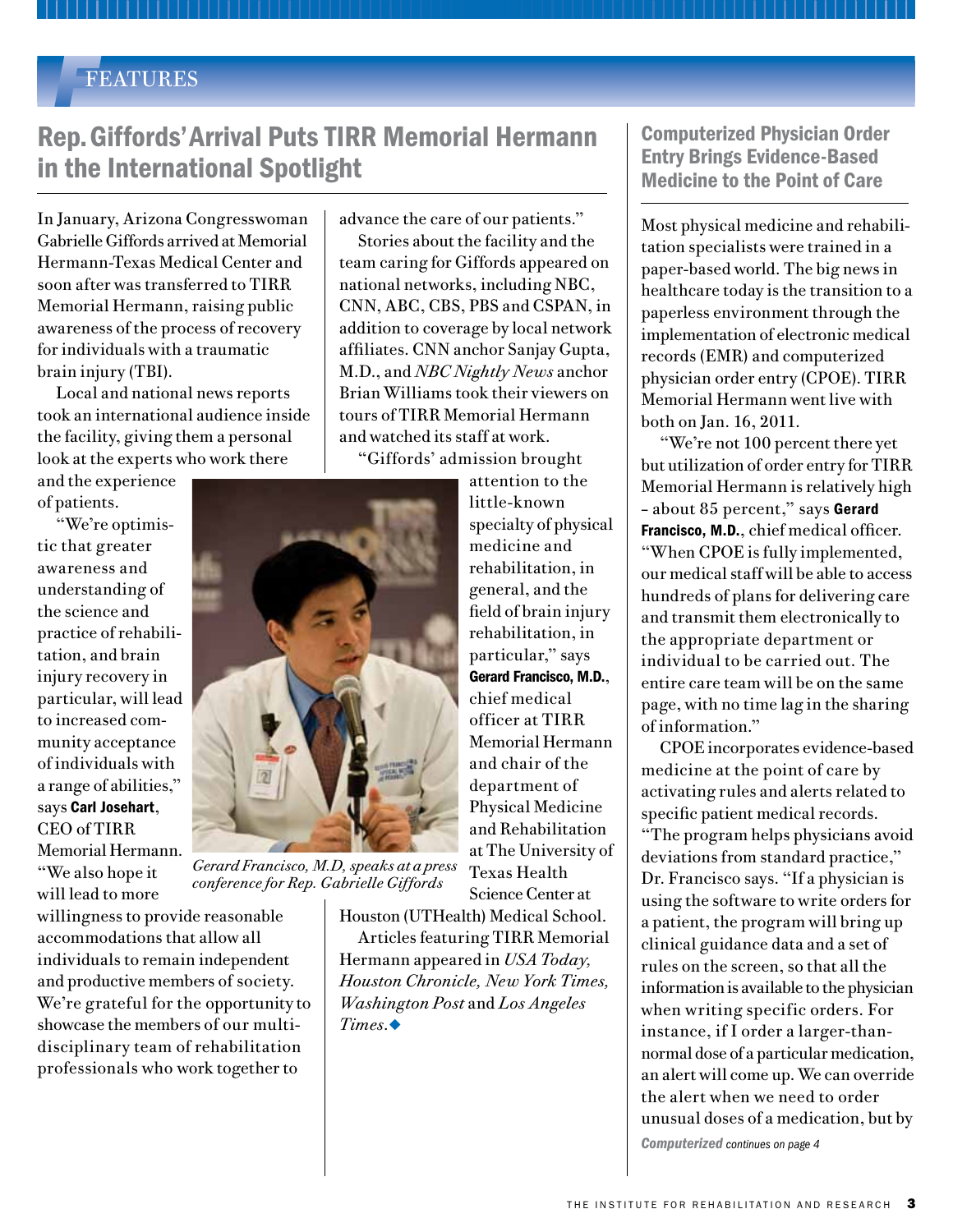#### *Computerized continued from page 3*

providing the warning, the program eliminates inadvertent errors, enhancing patient safety."

In hospitals that have implemented it, CPOE has produced substantial benefits, including reductions in medication errors and adverse drug events. "CPOE helps us improve efficiency of care delivery, and it also gives the hospital some insight into the potential for errors," says Jacob Joseph, M.D., an attending physician at TIRR Memorial Hermann and



assistant professor of physical medicine and rehabilitation at The University of Texas Health Science Center at Houston (UTHealth) Medical School.

*P. Jacob Joseph, M.D.*

"For instance, you can track the number of times a doctor is alerted for a patient allergy or a higher-thannormal dose of a medication. By standardizing care, CPOE introduces another level of quality assurance into the patient care process."

Physicians can pull spreadsheets that graph trends based on lab tests or blood pressure results, and they no longer have to be on a nursing unit to order a medication for a patient. "I like the process because I can write orders from home or from my office at the university," Dr. Francisco says.

"It's an evolving process because we're still discovering ways to make the EMR more efficient," he adds. "It's a little more time consuming than writing a simple order for Tylenol by hand, but it's worth the effort to improve safety for our patients." $\bullet$ 

Research Update: Examining the Contribution of Social Communication Abilities and Affective/Behavioral Functioning to Social Integration Outcomes for Adults with Traumatic Brain Injury

Researchers at TIRR Memorial Hermann have published one of the first studies to explore directly the relationship between social communication skills and broader social integration outcomes in a culturally and socioeconomically diverse traumatic brain injury population. The article appeared in the January/ February 2011 issue of the *Journal of Head Trauma Rehabilitation*. 1

"There are no gold-standard measures and few clinical tools to evaluate communication skills following traumatic brain injury," says lead author Margaret Struchen, Ph.D. "The measures we used to evaluate the extent to which social



communication abilities and behavioral functioning contribute to overall social integration outcomes were evaluation of self-perception

*Margaret A. Struchen, Ph.D.*

of communicative skill, as well as behavioral measures that assess receptive, processing and sending communication abilities."

Participants in the prospective cohort study included 184 Englishspeaking adults (72.8 percent men) evaluated at least six months post discharge from acute care or inpatient rehabilitation hospitals between May 2004 and June 2008. Assessment measures included the La Trobe Communication Questionnaire, Assessment of Interpersonal Problem-Solving Skills, Affective Behavioral subscale from the Problem Checklist of the Head Injury

Family Interview, the Craig Handicap Assessment and Reporting Technique– Short Form Social Integration subscale and the Community Integration Questionnaire Social Integration subscale.

"Based on the results of the measures, we concluded that social communication measures and selfreported behavioral functioning contributed significantly to concurrently measured social integration outcomes," Dr. Struchen says. "It's evident that social communication abilities and affective/behavioral functioning make a substantial contribution to social integration outcomes."

The work was supported by grants from the National Institute on Disability and Rehabilitation Research, Rehabilitation Research and Training Center on Community Integration of Persons with Traumatic Brain Injury, Rehabilitation Research and Training Center on Developing Strategies to Foster Community Integration and Participation for Individuals with Traumatic Brain Injury, and the Texas Traumatic Brain Injury Model System of TIRR Memorial Hermann.

For more information about the article, contact Dr. Struchen at struchen@bcm.edu.◆

1Struchen MA, Pappadis MR, Sander AM, Burrows CS, Myszka KA. Examining the contribution of social communication abilities to social integration and emotional functioning outcomes for adults with traumatic brain injury. 2011 Jan/Feb, Journal of Head Trauma Rehabilitation, 26(1):30-42.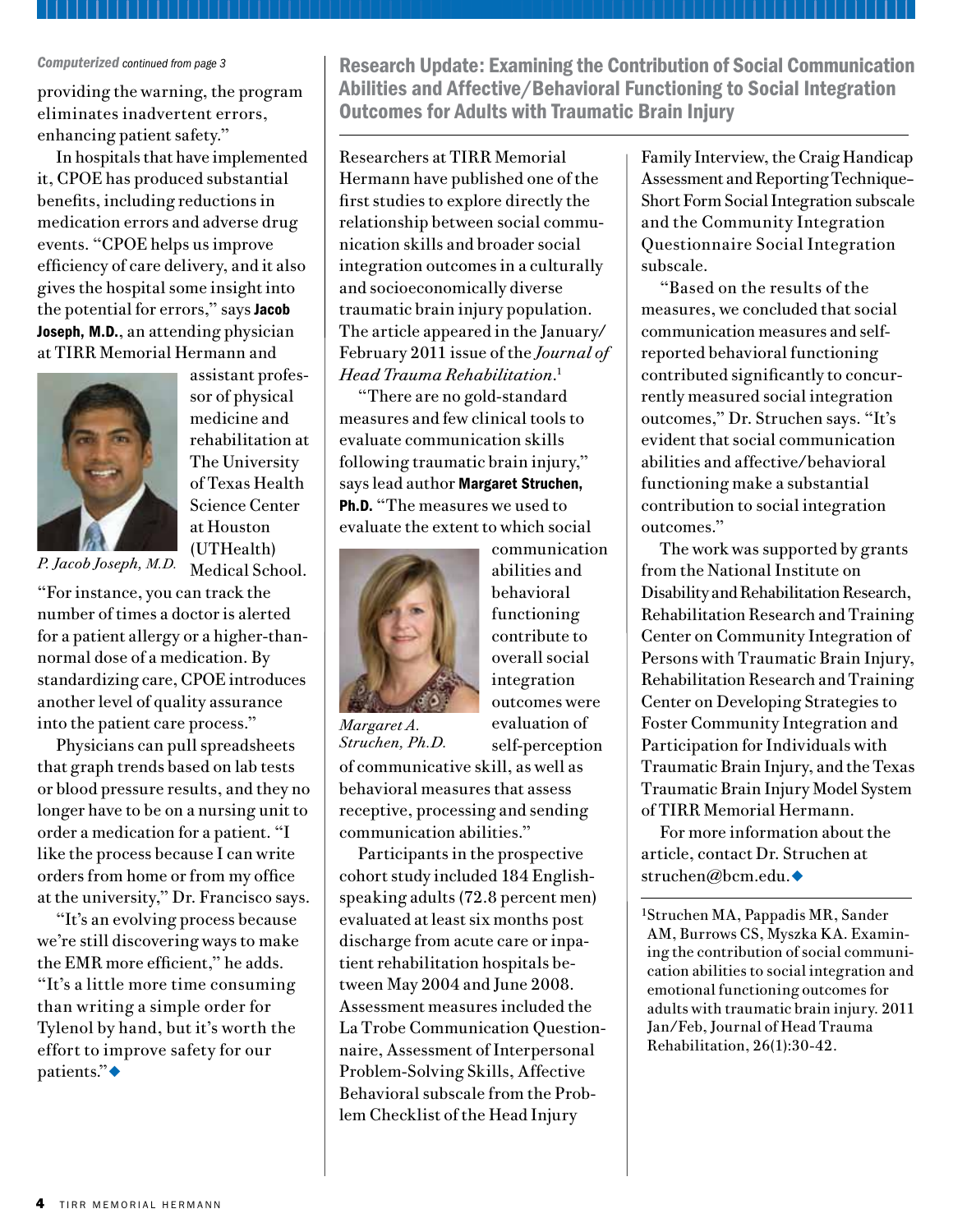with scholarship offers from 14 colleges. "At that time, Tarleton State University was the only school in Texas with an exercise program for students with disabilities," Eddie says. "Chris tried to go to college but it was a tough experience, and he had to withdraw on a medical leave."

When he returned home, his friends had left for college, leaving him isolated. "I could see the isolation starting to wear and tear on him," his father says. "He was reaching the one-year anniversary of his injury – and that first year is the toughest. Right after a spinal cord injury, people are still thinking, 'I'm going to do whatever it takes to get out of this chair.' Athletics was an important part of Chris' life, and at the one-year mark, it was starting to sink in that he would never play football again."

To get his son out of the house and take his mind off the injury, Eddie took Chris to a state championship football game. From the stands, they witnessed a high school player suffer a spinal cord injury.

"That was the inspiration behind the Gridiron Heroes Spinal Cord Injury Foundation," he says. "Chris said, 'Dad we have to go and help him. I know what he will go through, and you know what the family will go through."

Today, Gridiron Heroes, which is funded solely through private contributions, provides immediate and long-term resources and support to individuals who sustain a catastrophic spinal cord injury through activities associated with high school football. Through the foundation, Chris and Eddie Canales provide guidance to athletes and their families and prepare them for the lifestyle changes they will face. To date, they've helped 19 young Texas athletes adapt to life after SCI, and they also devote time

RIDIRON HEROES, WHICH IS funded solely through private contributions, provides immediate and longterm resources and support to individuals who sustain a catastrophic spinal cord injury through activities associated with high school football.

and energy to raising awareness of SCI in the community.

Their work through the foundation has gained national attention, including a cover story in *Time* magazine, several Associated Press articles and most recently, recognition from CNN. Last fall, both men were nominated as CNN Heroes.

"It's quite an honor," says Eddie, who was named CNN Hero for January 2011. "Chris and I were both nominated for the award, and they had to choose one of us. I think they chose me because Chris has been recognized for his work in the past." In 2006, Chris was named the American Red Cross of Central Texas Hero. That same year, he was a finalist for the Houston Texans' Community Quarterback Award. He was inducted into the National Spinal Cord Injury Hall of Fame in 2007.

"Chris has been the inspiration and faith behind the Gridiron Heroes," Eddie says. "Thanks to the motivation he provided, we've established our niche. As big as football is in Texas and across the nation, there's never been an organization quite like ours. We're grateful for the opportunity to help and for the attention we're getting. Now that our names are out there, we've started to receive calls for help from people in other states,

**Extra Yard** continued from page 1 **including folks who aren't athletes** but need guidance and help.

> "Chris is still very involved with the Gridiron Heroes, but he's also moved on with his life," Eddie says. "Going beyond the injury to reintegrate into the community is a major part of what TIRR Memorial Hermann teaches. I'm proud of Chris' accomplishments."

> Chris developed an interest in film editing after he and his dad were invited to work on the pilot for the television show *Friday Night Lights*, based on the film of the same name. He went on to complete an internship in film editing at Universal Studios in Hollywood and is now working on the feature film *Battleship*, to be released in 2012.

> "TIRR Memorial Hermann helped me get back what I have now, and I'm grateful for the therapy they provided me," Chris says. "It was a tough time, but it was a good experience and it's part of what inspired me to want to help. I've always been kind of a shy guy but when I saw that player injured at the state championship game, I knew how hard it would be for him and I knew we had to help." $\bullet$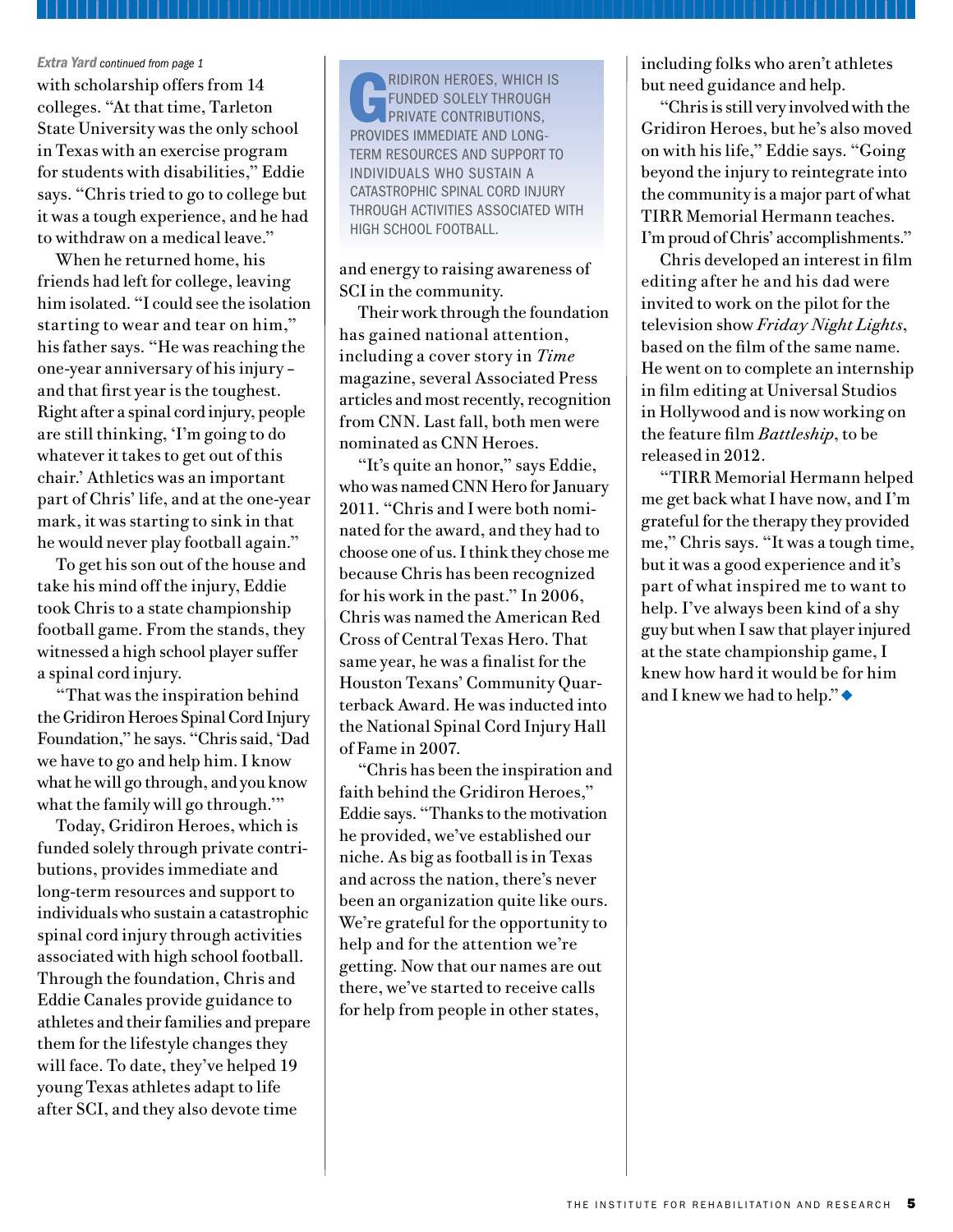## GIVING BACK

## Philanthropic Gift Kicks Off e-Reader Program

What started as a simple conversation about e-readers between two employees at TIRR Memorial Hermann led to a \$17,000 gift from Houstonians Suzann and Robert Jones. The gift enabled the purchase of 10 Amazon Kindles, 10 Barnes & Noble Nooks, 10 Sony eReaders and 10 Apple iPads for the use of inpatients and outpatients recovering from illness or injury.

"Brenda Eames, the TIRR Memorial Hermann librarian, and I asked



ourselves how we could further help people recovering from neurological and other injuries stay connected to the world around them,"

*Hazel R. Thomas, M.Div., B.C.C.*

says the Rev. Hazel R. Thomas, M.Div., B.C.C. "We immediately thought of the potential of various e-readers as aids to regaining function as well as maintaining connection."

Research demonstrates the importance of reintegration into the community for persons adapting to disability. Rehabilitation literature also highlights the role of connectedness with informational and social networks in improved quality of life. The impairments that accompany injury can threaten an individual's ability to use informational and social media to help regain that connectedness.

In the fall of 2010, on a visit to TIRR Memorial Hermann Outpatient Rehabilitation, Rev. Thomas saw Suzann Jones reading from her Kindle while she waited for her husband to finish his therapy session. "I asked her if she liked her Kindle, and when I learned that her husband was recovering from stroke, I was also curious about whether he had tried using it. In the course of our conversation, she mentioned that she had talked with a client recovering from stroke who said she loved her Kindle. It was light enough to hold, and you only have to use one side of your body to read from it. I mentioned that we were trying to get a project off the ground to purchase e-readers for the use of our patients."

When Jones asked for more information, Rev. Thomas gave her a rough cost estimate. "She said, 'I think I can do that. Why don't you send me a proposal, and we'll talk about it.'" The gift was made through the Memorial Hermann Foundation.

The Joneses' generosity will allow people with neurological injuries to try out and evaluate the four available platforms for e-reading as they work to regain motor skills, coordination, visual deficits, memory loss and problem-solving abilities. "It will also help them stay connected through the Internet, give them access to new books and encourage them to talk about what they're reading," Rev. Thomas says. "There are countless possibilities for the project."

Bequest from TIRR Memorial Hermann Founder Creates the William A. Spencer Fund for Pediatric Outpatients

Widely acknowledged as the father of modern rehabilitation, William A. Spencer, M.D., believed that people with even the most severe disabilities could attain a state of health and

functional ability, and return to active lives in their communities. A founder and first president of The Institute for Rehabilitation and Research, now TIRR Memorial Hermann, Dr. Spencer died on Feb. 18, 2009.

Dr. Spencer's words are inscribed at the base of the statue of *Prometheus Unbound* that stands at TIRR Memorial Hermann's entrance: "Man uses the tiniest of strengths for the greatest purposes." In 1951, as a young pediatrician just out of the United States Army, Dr. Spencer was recruited by Baylor College of Medicine and the National Foundation for

WHEN THE POLIO VACCINE ALL<br>BUT ERADICATED THE DISEAS<br>DR. SPENCER REFOCUSED TH but eradicated the disease, DR. SPENCER REFOCUSED THE core clinical knowledge developed from the rehabilitation of patients WITH POLIO TO THE CARE OF THOSE WITH catastrophic injuries.

Infantile Paralysis to lead a staff of clinicians at the Southwestern Poliomyelitis Respiratory Center in Houston. As the polio epidemic swept the nation, patients from across the United States were sent to the center. At one time, the center managed more than 10 percent of the 38,000 new cases of polio occurring annually.

"When the polio epidemic hit, my father became frantic," says Susan Spencer-Tully of Potomac Falls, VA, who worked closely with TIRR Memorial Hermann leadership to establish the William A. Spencer Fund for pediatric outpatients. "As a pediatrician, he was committed to curing kids. But he couldn't cure this disease, and when he saw the crippling, the kids confined to iron lungs and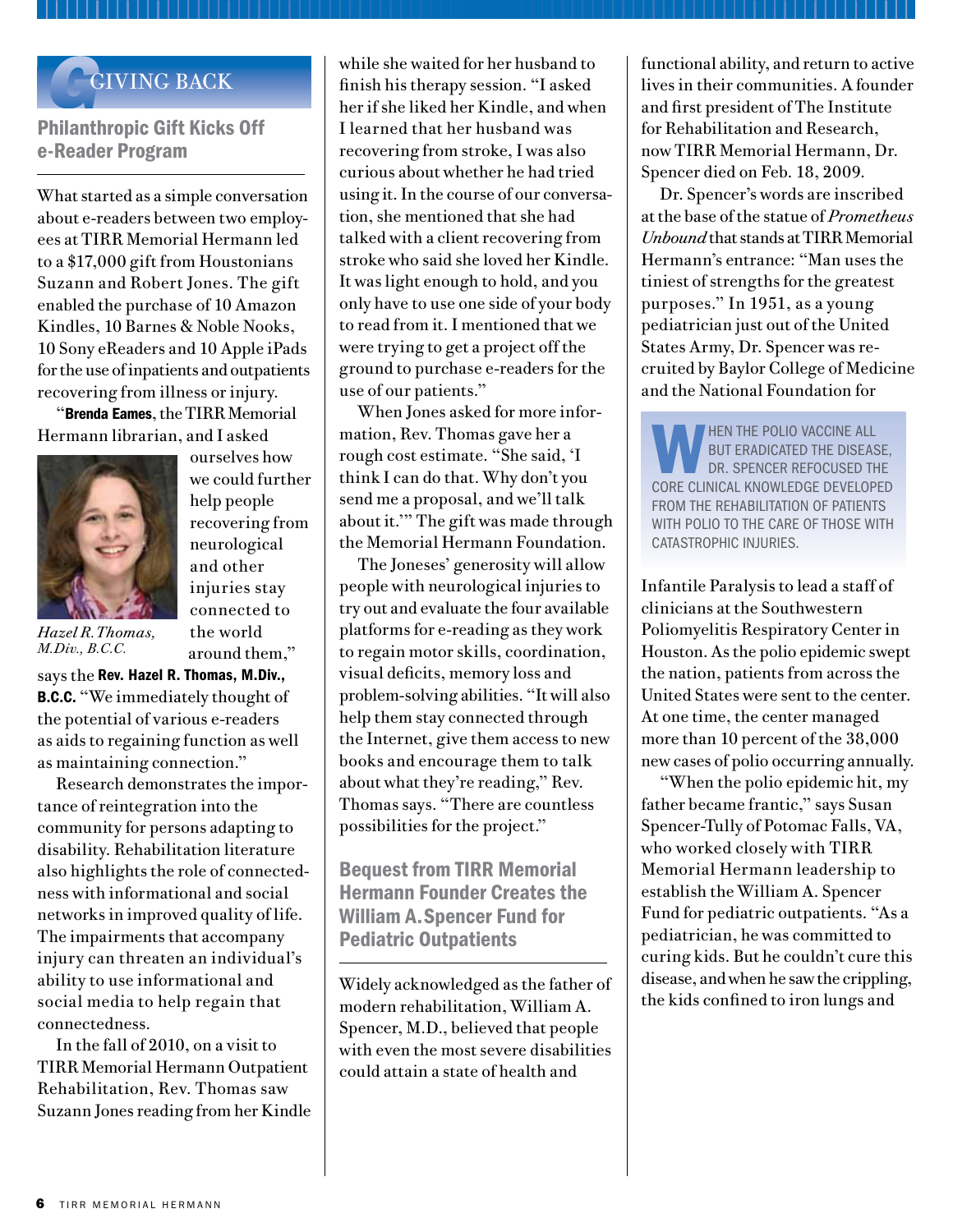young people being sent to nursing homes for the rest of their lives, he wanted to do something innovative. He always said, 'Even though the body is broken, the mind still works.' He wanted to make sure that everyone with a disability had the opportunity to use their skills and talents to the greatest degree possible."

When the polio vaccine all but eradicated the disease, Dr. Spencer refocused the core clinical knowledge developed from the rehabilitation of patients with polio to the care of those with catastrophic injuries. He guided TIRR Memorial Hermann to become a worldwide model for comprehensive medical rehabilitation programs. Under his leadership, the institute gained national recognition for its innovative and pioneering programs, which led to TIRR Memorial Hermann's unique collaboration with The University of Texas Health Science Center at Houston (UTHealth) Medical School and Baylor College of Medicine.

The William A. Spencer Fund will assist children who seek therapy at TIRR Memorial Hermann Outpatient Rehabilitation, which opened a pediatric outpatient center this spring. An initial gift of more than \$100,000 from the family to the Memorial Hermann Foundation created the fund.

"We expect the fund to become a permanent endowment that will continue the spirit and passion of Dr. Spencer as a pediatrician and rehabilitation physician," says Carl Josehart, TIRR Memorial Hermann CEO. "Each year, Memorial Hermann's corporate leadership selects a program to support through our employee campaign, and this year they've selected TIRR Memorial Hermann.

We expect the fund to grow quickly with support from employees and community members who want to help."

One Step Closer Foundation Hosts Third Annual Celebrity Poker Tournament Benefiting TIRR Memorial Hermann

Celebrities and professional poker players came together last December to help find a cure for cerebral palsy at the third annual "All in for CP Celebrity Charity Poker Tournament," held in The Venetian Poker Room in Las Vegas. The tournament supports the One Step Closer Foundation, a nonprofit organization dedicated to raising awareness and funds for

Rob Gracie/GreasieWheels



*Mekhi Phifer, Jacob Zalewski and host Cheryl Hines*

research on cerebral palsy. Founded by CEO Jacob Zalewski, a former patient at TIRR Memorial Hermann, the foundation generously donates proceeds from the tournament to the rehabilitation hospital.

One hundred fifty-two players registered for the tournament, including Mekhi Phifer of Fox's *Lie To Me*; Sean Astin of *Lord of the Rings*; Sam Simon, creator of *The* 

*Simpsons*; Jennifer Elise Cox; Jennifer Tilly; Jeremy London; Omar Gooding; Al Santos; Miko Hughes; and boxer Sergio Martinez. Professional poker players included Karina and Chip Jett, Todd and Anjela Brunson, Justin Smith, Christina Lindley, Phil Laak, Lupe Soto, Eric Mizrachi, Marsha Waggoner, Joseph Reitman, Andy Bloch and 2009 World Series of Poker champion Joe Cada, among others. Tournament host Cheryl Hines and Zalewski kicked off the tournament with an enthusiastic "Shuffle up and deal!"

In 2008, the first "All in for CP" tournament drew 44 players who raised \$44,000. From this year's proceeds, Zalewski donated \$15,000

> to TIRR Memorial Hermann through the Memorial Hermann Foundation, his largest donation to date. "We are grateful to Jacob for his continued interest in and support of TIRR Memorial Hermann and our programs," says TIRR Memorial Hermann CEO Carl Josehart, who attended this year's tournament. "TIRR Memorial Hermann was founded on the belief

that people with even the most severe disabilities could attain a state of health and functional ability and return to active lives in their communities. Jacob never gave up, and through his efforts he's helping us help others find the path to more rewarding lives."

*Giving Back continues on page 8*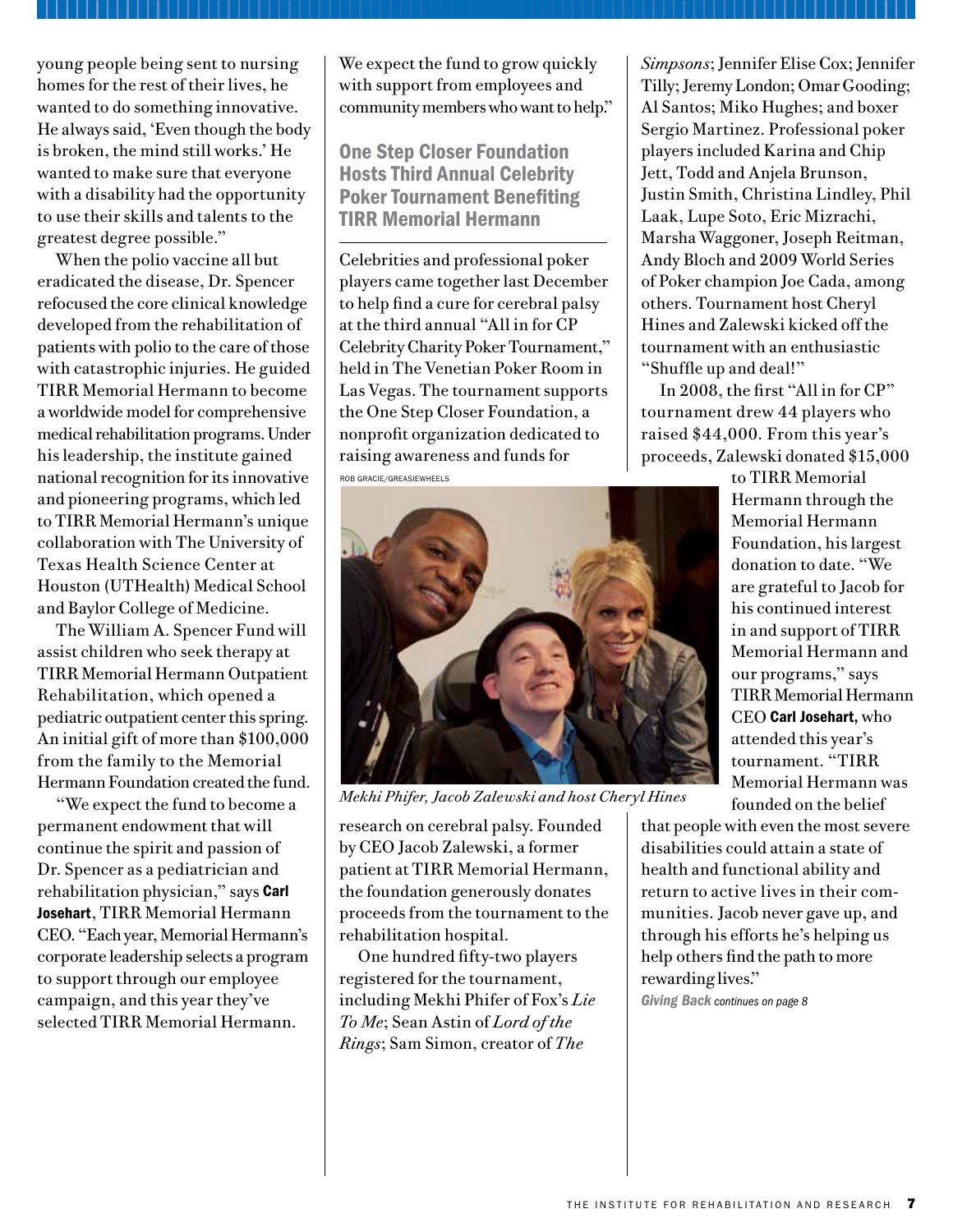#### *Giving Back continued from page 7*

Born three months premature, Jacob Zalewski suffered complications during birth, including broken ribs, a brain infection and air supply loss when his umbilical cord wrapped around his neck. He weighed less than 1.5 pounds, and his doctors gave him a 3 percent chance of survival.

When he was diagnosed with cerebral palsy at the age of 3, his adoptive family sought treatment around the world. By the time he was 18, he had been to numerous hospitals, specialists and physical therapists but had failed to gain his independence. After years of being told that nothing more could be done, he began to believe that his disability was permanent.

In 2003, his parents took him for an evaluation at TIRR Memorial Hermann. "After consulting with my doctor, Gerard Francisco, and my physical therapist, Heather Heyl, I

WHEN HE WAS DIAGNOSED WITH<br>CEREBRAL PALSY AT THE AGE<br>OF 3, JACOB'S ADOPTIVE FAMILY cerebral palsy at the age sought treatment around the world. By the time he was 18, he had been to numerous hospitals, specialists and physical therapists but had failed to gain his independence. he began to believe that his disability was permanent.

knew there was something special about them," Zalewski says. "The fire in me that had almost died began to spark again. I couldn't wait to start."

In two weeks at TIRR Memorial Hermann, he improved an astonishing 20 percent. "I had not improved that much in 10 years at other hospitals," he says. "My parents and I were thrilled. I felt that I was a part of something important instead of watching my therapy from the sidelines as I had done at other hospitals. It was about what we could accomplish together.

"TIRR Memorial Hermann has helped me get where I am," he says. "They were the first people to believe in me as a patient and to believe in us as a foundation. My goal is to continue to work with TIRR Memorial Hermann and the Memorial Hermann Foundation on bigger and better fundraising projects."

Project U.N.I.O.N. Extends TIRR Memorial Hermann's Reach into the Community

Begun in 2009 as the idea of Pari Azari, M.D., Project U.N.I.O.N. was founded as a nonprofit 501(c)(3) organization to help individuals with disabilities become more functional, safe and active in their communities by providing durable medical equipment. At the time, Dr. Azari was a resident at The University of Texas Health Science Center at Houston (UTHealth) Medical School/Baylor College of Medicine Physical Medicine and Rehabilitation Alliance, rotating at TIRR Memorial Hermann for much of her training.

"Dr. Azari saw the progress patients had made at TIRR Memorial Hermann and understood that it doesn't end with inpatient and outpatient treatment," says Patricia Tully, O.T.R., A.T.P., a seating

> and mobility specialist who serves on the board of directors of Project U.N.I.O.N, an acronym for Understanding Needs In Our Neighborhood.



*Patricia Tully, O.T.R., A.T.P.* 

"Rehabilitation is a lifelong process, and often when former patients have

finished their program of therapy, they find themselves without the equipment they need to continue living active lives. Our goal is to help them meet those needs by providing wheelchairs, walkers and even hospital beds by refurbishing and recycling donations from the community."

Project U.N.I.O.N. depends on the support of volunteers, many of whom work at TIRR Memorial Hermann. "Therapists, rehab equipment dealers and manufacturing company representatives have donated their time, skills and products to help refurbish the equipment and make it ready for use by others," Tully says. "We are only as strong as our volunteers."

"We hope to expand in the future to offer other services such as orthotics, education about pain management, free or discounted transportation funds and help with medication and treatment fees, as well as physical, occupational and speech therapy," says Craig DiTommaso, M.D., a UTHealth/ BCM Alliance resident who assumed the role of president of Project U.N.I.O.N. following Dr. Azari's departure from Houston. "TIRR Memorial Hermann is a driving force and inspiration to us. They've been very involved with us on several levels. Patients leave TIRR Memorial Hermann with great potential to move forward with their lives. We're here to provide them with support over the long haul." $\bullet$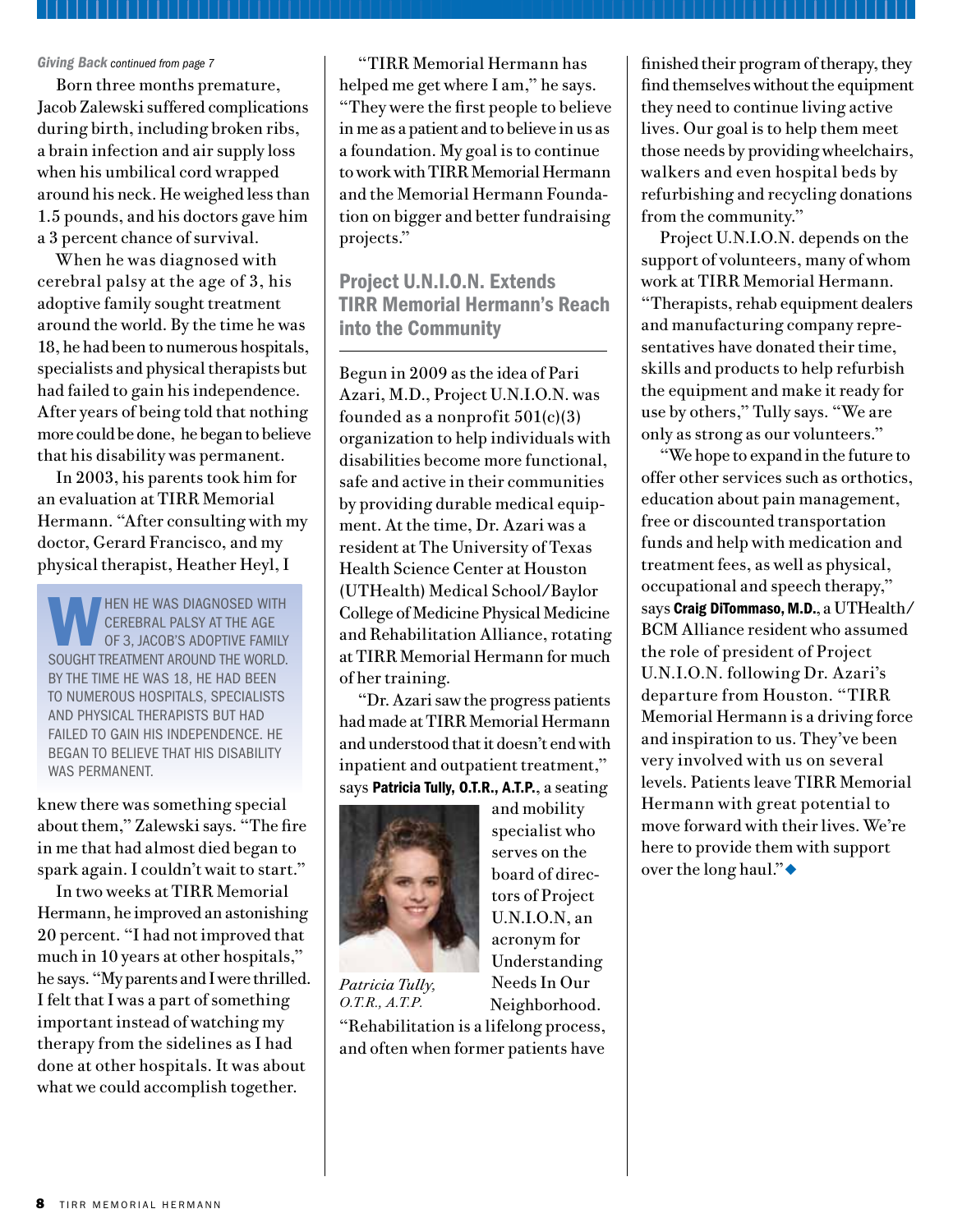## **ON THE MOVE**

TIRR Memorial Hermann Hosts Brain Injury and Spinal Cord injury Model Systems Meetings

TIRR Memorial Hermann, one of only six rehabilitation hospitals in the nation designated as model systems by the National Institute on Disability and Rehabilitation Research (NIDRR) for both its spinal cord injury and traumatic brain injury programs, will host the annual leadership forums for both model systems this spring and fall.

The 5th Annual TBI Model Systems Leadership Forum, which was held at TIRR Memorial Hermann April 13 to 16, 2011, provided an opportunity for invited TBI Model Systems representatives from occupational therapy, physical therapy, speech-language pathology and nursing to exchange administrative, clinical and educational ideas and information related to brain injury and rehabilitation. Participants, who came from current and former TBI Model Systems around the country, discussed the challenges of conversion to an electronic medical record, fall prevention, restraint use, behavior management, staffing models, team conferences, incorporating research into the clinical setting, updates on research studies and patient and family education, along with other discipline-specific clinical topics.

The 33rd Annual Model SCI Systems Physical Therapy/Occupational Therapy Leadership Forum will be held Oct. 19 to 22, 2011. A collaborative meeting of current and former SCI Model Systems centers designated by the NIDRR, the gathering will include presentations to invited participants on patient safety, clinical issues, staffing needs, how to implement culture change, how to manage

patients with catastrophic needs in the changing healthcare environment and related topics.

Both forums seek to enhance TBI and SCI rehabilitation services on a national level through participation



*Diane Wege, P.T., N.C.S.* 



*Julie Jennings, P.T., N.C.S.*

forum, contact Julie Jennings, P.T., N.C.S., at julie.jennings@memorial hermann.org.

TIRR Memorial Hermann Outpatient Rehabilitation Adds a Pediatric Center

Steady growth in the pediatric program at TIRR Memorial Hermann Outpatient Rehabilitation has led to an expansion of services in a newly constructed space adjacent to the facility. The expansion adds 2,900 square feet designed solely for the use of pediatric patients.

TIRR Memorial Hermann Pediatric Outpatient Rehabilitation features a dedicated child-friendly space for pediatric services, a new entrance and space to further grow the pediatric

HE PEDIATRIC OUTPATIENT<br>PROGRAM IS DESIGNED TO MEET<br>THE NEEDS OF CHILDREN WHOSE<br>CONDITION CALLS FOR THE INTENSITY O **HE PEDIATRIC OUTPATIENT** program is designed to meet the needs of children whose conventional inpatient rehabilitation but does not require overnight nursing care.

program. New additions include pediatric neuropsychological testing, and last June, the program purchased pediatric legs for TIRR Memorial Hermann's Lokomat®, which benefits patients with neurological movement disorders. The addition of the pediatric legs was made possible by the generosity of 105 donors who contributed \$88,000 to the Memorial Hermann Foundation for their purchase.

The pediatric outpatient program is designed to meet the needs of children whose condition calls for the intensity of conventional inpatient rehabilitation but does not require overnight nursing care. Patients benefit from an intensive, integrated rehabilitation program in a clinical setting during the day, combined with the family's emotional support at home.

Physical therapists, occupational therapists, speech-language pathologists, social workers and neuropsychologists at the pediatric outpatient center provide a full range of rehabilitation services for patients with brain injury, spinal cord injury, amputations, developmental delay, torticollis, multiple trauma, genetic disorders, cancer, neurological insult, epilepsy, cerebral palsy, spina bifida, muscular dystrophy and multiple sclerosis, as well as for post-transplant and postorthopedic injury patients.

For more information or to refer a patient, call  $713.524.9702.$ 

*On the Move continues on page 10*

For more information about the TBI Model Systems forum, contact Diane Wege, P.T., N.C.S., at diane. wege@memorial hermann.org. For information about the SCI Model Systems

of leadership representatives from member centers serving in program development or administrative

roles.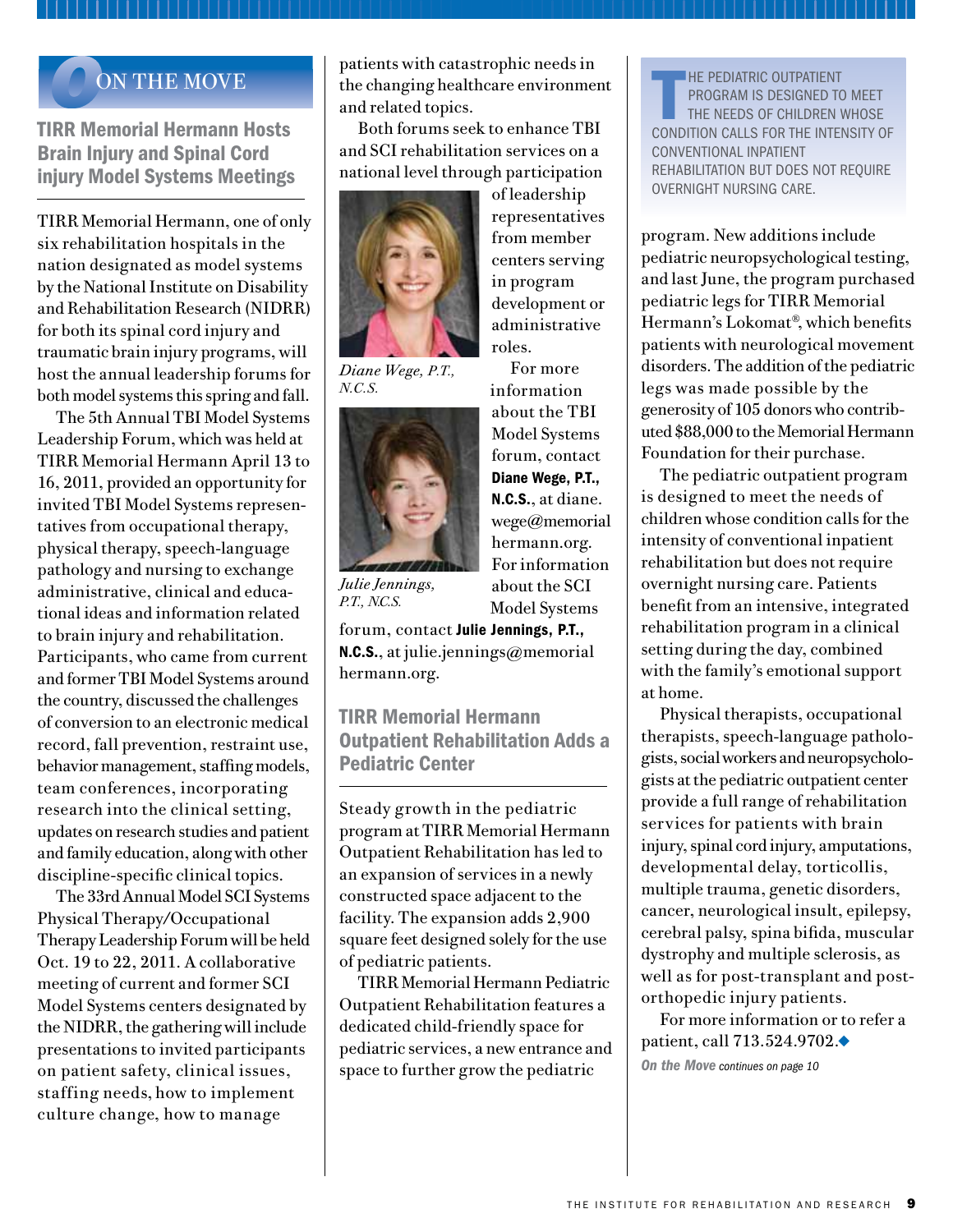#### *On the Move continued from page 9*

ILRU Continues Support for Hurricane Ike Victims

Since December 2009, TIRR Memorial Hermann's Independent Living Research Utilization program has assisted people with disabilities who were affected by Hurricane Ike, using federal Social Services Block Grants managed by the Houston-Galveston Area Council. Last fall, the United States Congress approved a one-year

 $\frac{1}{2}$ **O DATE, ILRU HAS INTERVIEWED** 346 clients with disabilities in the nine counties that comprise the Greater Houston area.

extension of the grants, allowing groups in Texas and other states to continue to spend allocated grant funds into 2011.

To date, ILRU has interviewed 346 clients with disabilities in the nine counties that comprise the Greater Houston area. One hundred thirty-three clients were referred to appropriate organizations for assistance with food, utilities, housing, transportation, rent, prescription medications, medical, vision and dental services and many other miscellaneous needs. Attorneys at the Southwest ADA Center, a program of ILRU, have helped numerous clients with fair housing and other disabilityrelated legal issues.

"Since beginning the project, ILRU has worked closely with volunteer groups from the area who provide labor for construction projects. Together, we've completed 37 ramps and three wheelchair-accessible showers, and widened doors for wheelchair accessibility for three clients," says Vicki Clayton, recovery assistance project

manager at ILRU. "Our clients have all been grateful for the help."

## Rehabilitation Solutions Expands to 200-Plus Participants

More than 200 people attended Rehabilitation Solutions 2011, TIRR Memorial Hermann's annual advanced case management conference featuring nationally and internationally recognized experts in the field of rehabilitation. This year's conference was held February 17.

Topics and speakers included "Current Concepts in Sports Medicine" by William Mosi Jones, M.D., assistant professor in the departments of Orthopaedic Surgery and Physical Medicine and Rehabilitation at The



University of Texas Health Science Center at Houston (UTHealth) Medical School, and attending physician at Memorial Hermann Sports

*Shaun A. Smith, M.S., C.R.C.*

Medicine Institute; "An Overview of Vocational Rehabilitation" by **Shaun** A. Smith, M.S., C.R.C.; "Implications of Aging in Persons with Disabilities" by Kathleen Murphy, Ph.D., M.S., G.N.P., C.N.S., Suzie Conway Endowed Professor in Nursing at UTHealth; "Pain Management in the Rehabilitation Setting" by Eric Kerstman, M.D., M.P.H.; "Sexual Function and Sexual Health in the Neurogenic Patient" by Sophie Fletcher, M.D., assistant professor, department of Urology, and director of research, Center for



*Eric Kerstman, M.D.*



*Meilani Mapa, M.D.*



Medicine at The Methodist Hospital; "The Obstacles in Healthcare Access for Persons with Disabilities" by Meilani Mapa,  $M.D.:$  and "Advances in Spinal Cord Injury Medicine" by Jeffrey Berliner, D.O.

Restorative

Platinum sponsors of the event were Life Care Centers of America, Muilenburg Prosthetics Inc., Pride Mobility Products and Touchstone Neurorecovery Center. New

Life Brace and Limb was a gold sponsor. *Jeffrey Berliner, D.O.*

Outpatient Clinics Open at TIRR Memorial Hermann

TIRR Memorial Hermann added three additional outpatient clinics for people with disabilities who identify the rehabilitation hospital as their primary provider of healthcare.

"We want to provide a holistic service for our patients, many of whom don't have a primary care physician,"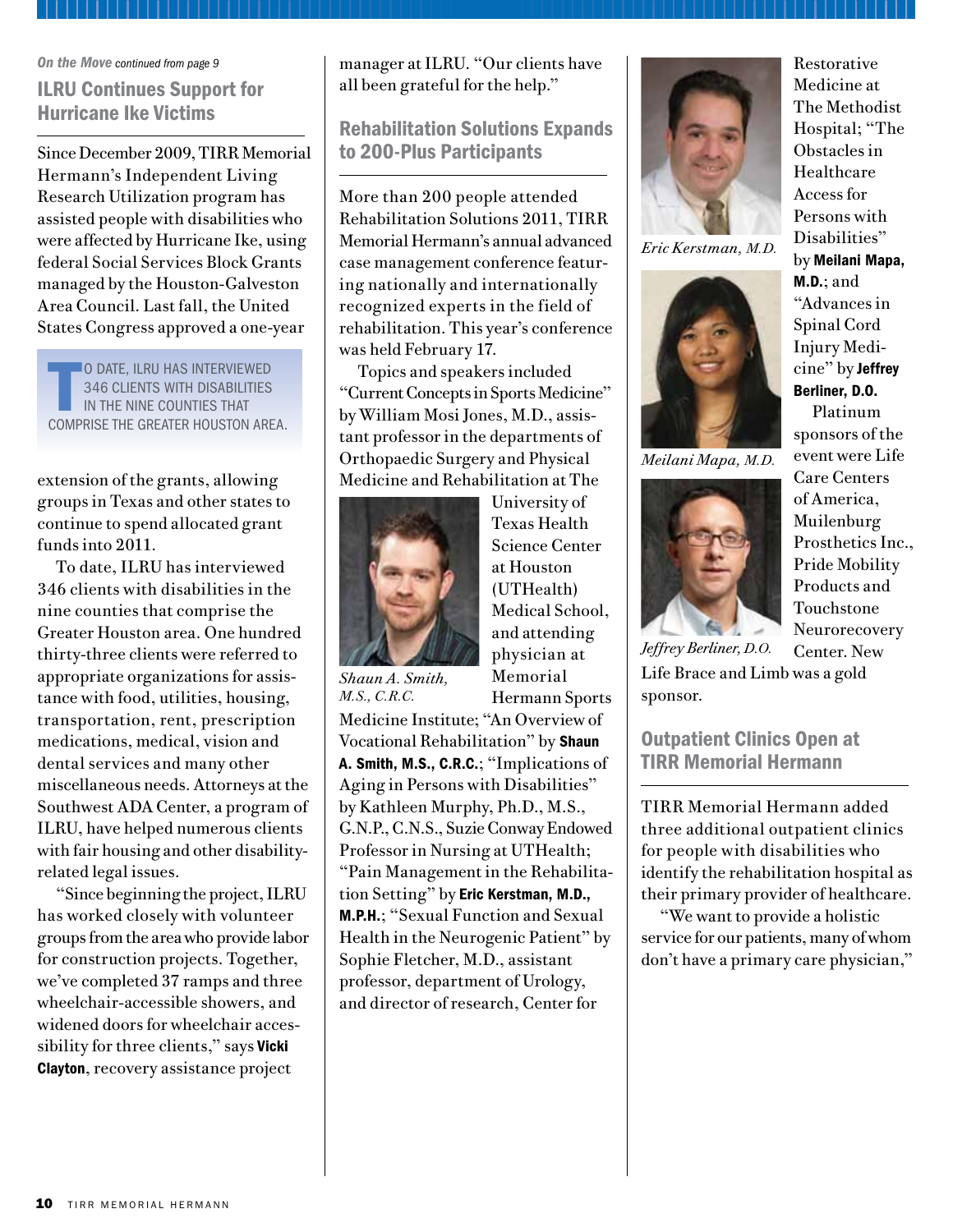says Gerard E. Francisco, M.D. "Many of our patients are young and have never seen a doctor during their adult life, and are now faced with health problems as a complication of their condition or as a direct result of their illness or injury. Our intent is to provide services by specialists who are well versed in the health and lifestyle issues facing rehabilitation patients."

Cardiologist Poyee Pansy Tung, M.D., director of cardiovascular disease at



TIRR Memorial Hermann, now conducts a half-day outpatient cardiology clinic once a month on Friday mornings at the rehabilitation hospital. Dr.

*Poyee Pansy Tung, M.D.*

Tung and her colleagues provide a full range of cardiology services for patients who identify TIRR Memorial Hermann as their primary provider of care. They include perioperative cardiac management; general cardiology care for arrhythmias, congestive heart failure, coronary artery disease and peripheral vascular disease; insertion and removal of IVC filters and thrombectomy for the treatment of venous disease; and advanced wound care, including hyperbaric medicine.

Cardiovascular services available for inpatients and outpatients at TIRR Memorial Hermann include venous duplex ultrasound for assessment of venous thrombosis and venous insufficiency; carotid duplex ultrasound; assessment of peripheral arterial disease including ankle-brachial index and peripheral arterial duplex; echocardiography; and 24-hour Holter monitoring.

Dr. Tung, an assistant professor in the division of Cardiology at The University of Texas Health Science Center at Houston (UTHealth) Medical School, is a member of the American College of Cardiology, the Society of Vascular Ultrasound and the Society of Cardiovascular MRI.

Susan Pelini, M.D., an assistant professor in the division of General Medicine at the UTHealth Medical School, provides primary care services to TIRR Memorial Hermann outpatients every Thursday afternoon at her internal medicine clinic. Dr. Pelini, who also holds medical staff appointments at Memorial Hermann-



Texas Medical Center and Lyndon B. Johnson General Hospital, is a certified diplomate of the American Board of Internal Medicine and

*Susan Pelini, M.D.*

the National Board of Medical Examiners. She is a member of the American College of Physicians.

Christopher J. Jayne, M.D., F.A.C.O.G. is a clinical assistant professor in the Scott Department of Urology and clinical instructor in the Department of Obstetrics and Gynecology at Baylor College of Medicine. He is board certified in obstetrics and gynecology, fellowship trained in female urology and voiding dysfunction and certified in sexual health. He is in practice with Vanguard Urologic Institute at Memorial Hermann Hospital-Texas Medical Center.

Dr. Jayne focuses on the diagnosis and treatment of voiding dysfunction, urinary incontinence, pelvic organ prolapse and chronic pelvic pain.



His research interests focus on urinary incontinence and novel methods of treating these disorders as well as female sexual dysfunction.

*Christopher J. Jayne, M.D.* 

Dr. Jayne has an outpatient clinic at TIRR Memorial Hermann once a month focusing on routine gynecological care and management of gynecological disorders, evaluation and treatment of voiding dysfunction and urinary incontinence, and evaluation and treatment of pelvic organ prolapse.

ILRU Announces the Creation of New Community Opportunities Training and Technical Assistance Center

The New Community Opportunities Training and Technical Assistance Center operated by Independent Living Research Utilization (ILRU), a program of TIRR Memorial Hermann, will promote community-based alternatives to institutionalization and the successful transition of youth with disabilities from school to postsecondary education, employment and independent living. Funded by a *On the Move continues on page 14*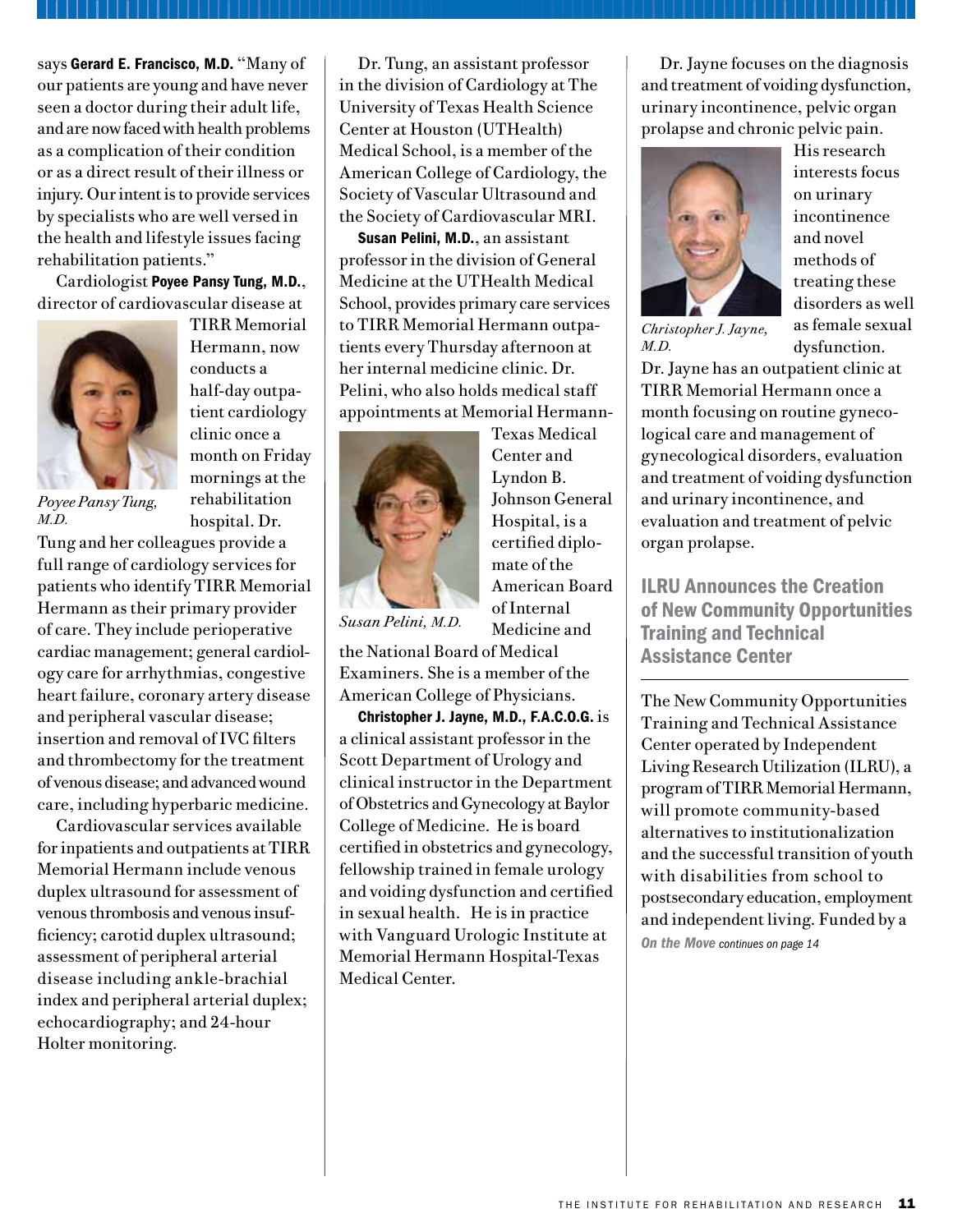Lex Frieden Appointed Chancellor's Health Fellow on Disability

Kenneth I. Shine, M.D., executive vice chancellor for health affairs for The University of Texas System, has appointed disability rights champion Lex Frieden to take on the challenge of enhancing the lives of the 2.8 million Texans with disabilities. Frieden's appointment as the Chancellor's Health Fellow on Disability was effective Dec. 1, 2010.

"Only a quarter of Texans with disabilities are working, compared with two-thirds of people without



disabilities – and a significant percentage live below poverty," says Frieden, who was an architect of the Americans with Disabilities

*Lex Frieden*

Act of 1990 (ADA) and is currently a professor of biomedical informatics and rehabilitation at The University of Texas Health Science Center at Houston (UTHealth). Frieden uses a wheelchair following a 1967 traffic accident in which his spinal cord was severed.

"Lex Frieden's vast knowledge in the areas of biomedical informatics, physical medicine and rehabilitation – not to mention his extraordinary leadership in guiding national and international organizations that support people with disabilities – make him an outstanding choice as a Chancellor's Health Fellow," Shine said in announcing the appointment. "Frieden's impressive résumé of activities in this field will be most

**ACCOLADES** helpful in maximizing improvements<br>in education, research and patient<br>care among our campuses." in education, research and patient care among our campuses."

As the new Chancellor's Health Fellow on Disability, Frieden's goals include exploring the use of technology to facilitate independent living among people with disabilities and expanding employment opportunities. To accomplish this, he is working to identify, organize and coordinate disability research resources within the UT System and seek partnerships with other organizations.

**FROM 1984 THROUGH 1988,<br>FRIEDEN SERVED AS EXECUTI<br>DIRECTOR OF THE NATIONAL<br>COUNCIL ON THE HANDICAPPED, N** ROM 1984 THROUGH 1988, Frieden served as executive director of the National called the National Council on Disability, where he was instrumental in conceiving the ADA.

Frieden believes university researchers can do a better job of harnessing advanced technology for the benefit of people with disabilities. "Golfers are choosing clubs based on GPS coordinates and measurements of wind velocity. Hobbyists are guiding model airplanes with head movements. Automobile manufacturers are developing sophisticated accident avoidance systems. Smart-phone users are driving virtual race cars by tilting their devices from side to side. At the same time, power wheelchair users are controlling their devices with essentially the same technology that was used to control the devices three decades ago," he says.

Frieden says research into humanassist robotics is particularly promising and could help people with disabilities and seniors to live more independently in their homes and be more productive in the workplace. "Robotics applications are already being used in

rehabilitation centers, and in some countries, robotic exoskeletons are being used in farming and in industry," he says.

In addition to his duties at UTHealth, Frieden directs the Independent Living Research Utilization (ILRU) program at TIRR Memorial Hermann, which has served since 1977 as a national center for information, training, research and technical assistance in the area of independent living.

From 1984 through 1988, Frieden served as executive director of the National Council on the Handicapped, now called the National Council on Disability, where he was instrumental in conceiving the ADA. In 2002, he was appointed by President George W. Bush and confirmed by the United States Senate as chairperson of the National Council on Disability, the independent federal agency he directed in the 1980s. He is the author or co-author of more than 60 articles on independent living, disability rights and rehabilitation.

Elementary School Students Design Award-Winning Project to Help Former TIRR Memorial Hermann Patient

A group of 10 fourth and fifth graders from the Lego League Robotics Team at Clear Lake City Elementary School won second place in the annual regional Lone Star Competition by creating an assistive device for former TIRR Memorial Hermann patient Mark Blanchard.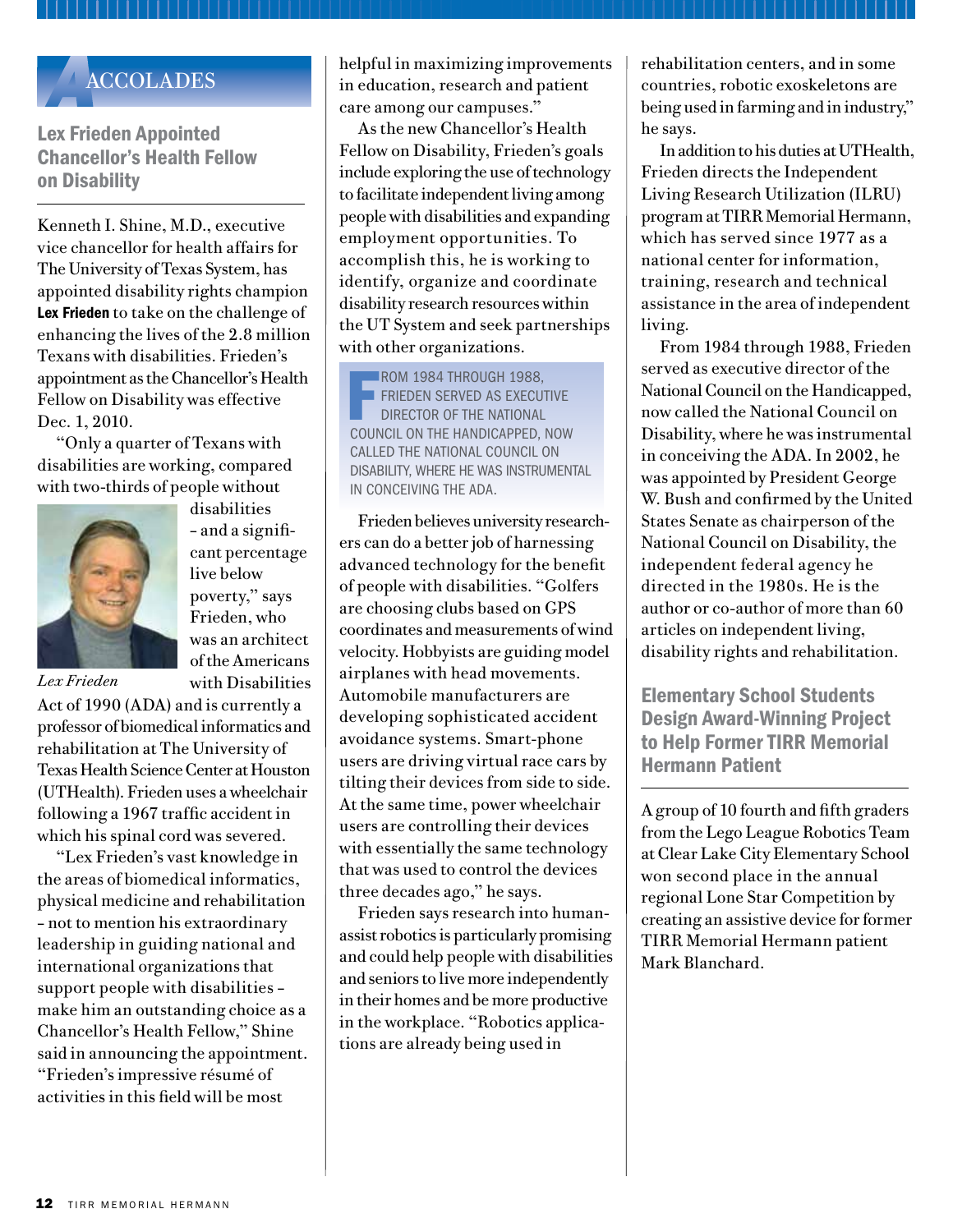Their assignment: research, design and build a robotics project to improve or repair any function of the human body.

improve their prototype. "The therapists gave the team better materials, which they used to create a more permanent arm board that



During a brainstorming session Blanchard's son Reed, a member of the robotics team, suggested that team members interview his father, who suffered a traumatic brain injury in 2004 that left him tetraplegic and unable to speak. During the interview, team members learned that communication was Blanchard's

 $\overline{\mathbf{I}}$ O QUALIFY FOR THE REGIONAL competition, the robotics team performed well in all areas at the Clear Creek Independent SCHOOL DISTRICT TOURNAMENT AND received the Judges' Award for their research work with the arm board.

most challenging issue: the clicker he uses to operate his augmentative communication device occasionally slipped from his finger, leaving him unable to communicate. To resolve the problem, the team custom-designed an arm board to hold the clicker in place.

The students took a tour of TIRR Memorial Hermann and met with staff members Diane Wege, P.T., M.S., N.C.S., Tashina Morrow, S.L.P., and Dawn Phillips, C.O.T.A., for ideas on how to

molds to Mark's arm," says his wife, Jennifer Harlan. "It was very moving to have these kids do this for Mark. It's been fantastic for us and a great experience for the kids to be exposed to some of the issues people with disabilities face."

To qualify for the regional competition,

the robotics team performed well in all areas at the Clear Creek Independent School District tournament and received the Judges' Award for their research work with the arm board. The team's coach, Kari Euker, a music teacher at Clear Lake City Elementary, was recognized as Outstanding Coach at the Lone Star Competition.

## ILRU Recognized with eLearning Leadership Award

Independent Living Research Utilization, a program of TIRR Memorial Hermann, is one of three national recipients of a CourseAvenue Accessible eLearning Leadership Award. The awards recognize organizations that produce courses serving learners who use assistive technologies and those who do not – without the need to create multiple versions of each course.

In recognizing the award winners, CourseAvenue noted, "These industry leaders have demonstrated how the use of instructional design and technology can produce eLearning titles in the true spirit of complying with both the Americans with Disabilities Act and Section 508 of the Rehabilitation Act of 1974. These award winners clearly show that the days of creating separate or limited eLearning courses to achieve ADA and Section 508 compliance are over."

Gerard Francisco, M.D., has been named to the editorial board of the *Journal of Rehabilitation Medicine*, Foundation for Rehabilitation Information. He served on the editorial board of the second edition of the *Textbook of Traumatic Brain Injury*, edited by J.M. Silver, T.W. McAllister and S.C. Yudofsky and published by American Psychiatric Publishing Inc. Association in Arlington, VA. In February, Dr. Francisco and two collaborators – Raymond Grill, Ph.D., of UTHealth, and Olivera Nesic, Ph.D., of The University of Texas Medical Branch at Galveston – received a Mission Connect Research Award from TIRR Foundation for their proposal "Preclinical and Clinical Testing of FDA-approved Compounds for the Treatment of Neuropathic Pain Following Spinal Cord Injury."

Martin Grabois, M.D., was elected president of the American Academy of Pain Medicine for 2011-2012.

*Accolades continues on page 14*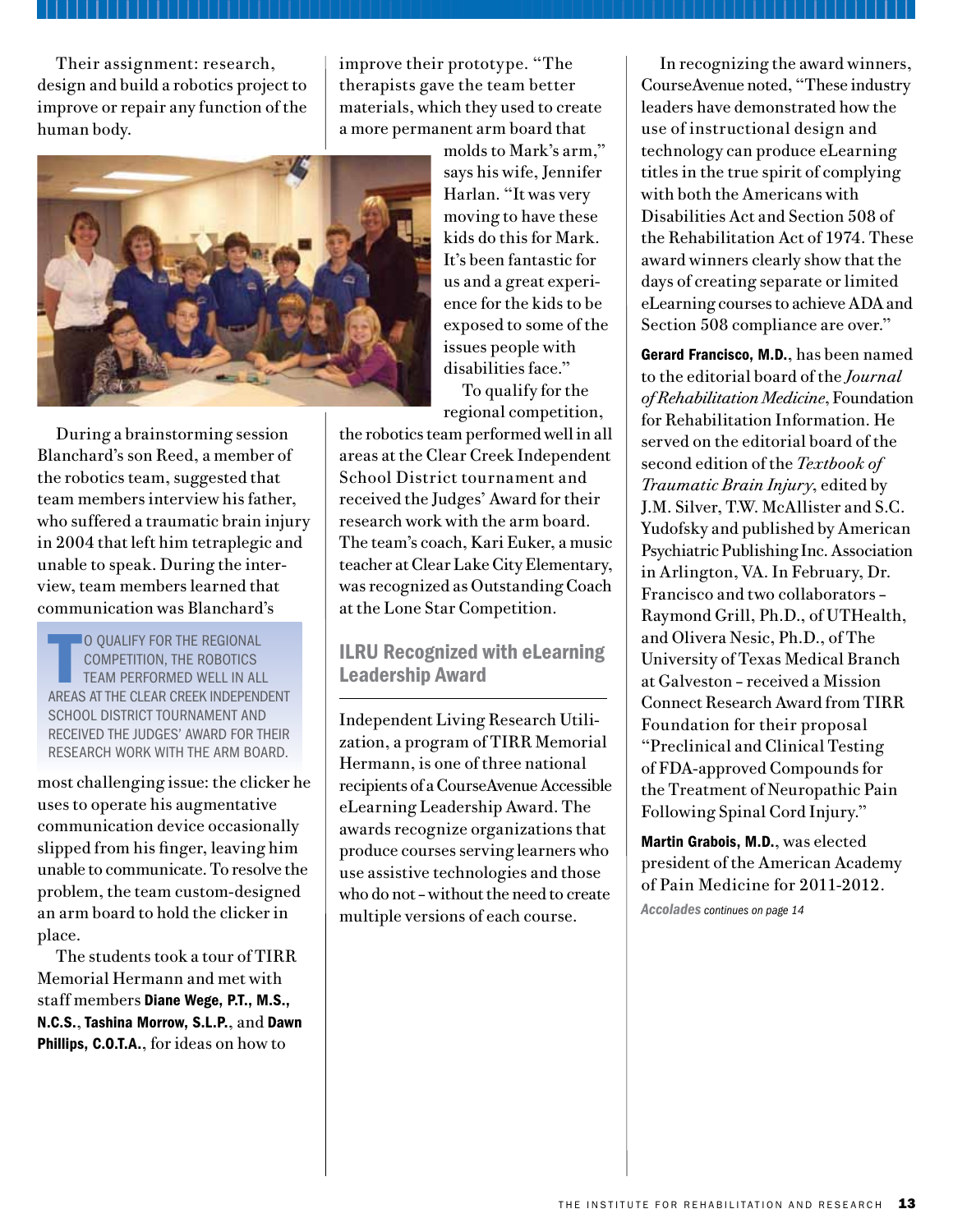## *O*ON THE PODIUM

Boake C. Validity of Neuropsychological



Testing in Brain Injury Rehabilitation. Seminar presented at the Annual Meeting of the National Academy of Neuropsychology, Vancouver,

British Columbia, Oct. 13, 2010. *Corwin Boake,Ph.D.*

Ivanhoe CB. Traumatic Brain Injury. Invited presentation at the Houston



Trial Lawyers Association, Houston, Jan. 13, 2011.

Frieden L. Life with a Disability. Presented at the Longitudinal

Ambulatory Care Experience Spring Seminar for Third-Year Medical Students, Baylor College of Medicine, Houston, Jan. 13, 2011; Disability Research, Rehabilitation, Adaptive Technology, Partnerships and Collaboration and Linking Consumer with Provider. Presented at a Round Table Discussion at The University of Texas at San Antonio, February 2011; Adaptive Technology Needs and Wishes. Presented at the Community Living: It's a Choice! Let's Make a Difference! 33rd Annual Coalition of Texans with Disabilities Convention, Austin, Texas, Apr. 3, 2011; Twenty Years with the ADA. Presented at the Bush School of Government and Public Service Conference at Texas A&M University, College Station, Apr. 13, 2011. $\blacklozenge$ *Cindy Ivanhoe, M.D.*

#### *On the Move continued from page 11*

five-year grant of more than \$1.3 million from the U.S. Department of Education Rehabilitation Services Administration, the Center will train and equip Centers for Independent Living (CILs) to start and grow community-based services programs.

"We're pleased to bring a new and much-needed initiative to the independent living field," says Lex Frieden, ILRU director. "When we began developing the Center, our overarching objective was to create a program of training and technical assistance to help CILs advance community services and strengthen their own organizations. We saw the availability of funds from the American Recovery and Reinvestment Act as a unique opportunity to create true capacity building."

"Community alternatives to institutionalization and youth transition programs are vitally important, not only for the disability community but



*Richard Petty*

themselves," says ILRU's Richard Petty, who is director of the new Center. "They offer CILs some

also for the CILs

of their best

opportunities for expansion and for generation of third-party payments that will move them to self-sustaining operations." Other organizations targeted by the new Center are agencies eligible to become CILs and Statewide Independent Living Councils.◆

#### *Accolades continued from page 13*

He was also recently elected vice-chair of membership development for the American Academy of Physical Medicine and Rehabilitation (AAPM&R), and to the 2010-2011



AAPM&R Pain Council Executive Committee. In addition, he serves as senior editor of the new journal *Pain Manage-*

*ment*. Dr. Grabois *Martin Grabois, M.D.*  attended the AAPM&R annual session in Seattle, where he organized and spoke at two scientific sessions: *Lower Back Pain: Evidence-Based Practice Guidelines* and *Practice Management of Pain Practice*. He also co-hosted the UTHealth/Baylor College of Medicine PM&R Alliance alumni party in conjunction with the session. In addition, he attended the American Congress of Rehabilitation Medicine annual meeting in Montreal, Quebec, in October 2010. $\blacklozenge$ 

## *I*IN THE NEWS

Frieden L. The Rehabilitation Experience. Presented details of a rehabilitation hospital stay on *CBS Evening News*, Jan. 24, 2011; Brain Injury Rehabilitation. Interviewed by KGUN Channel 9 in Tucson, Ariz., Jan. 24, 2011. TIRR Equipped to Handle the Most Complex Cases: A Long Road to Recovery for Injured Congresswoman. Editorial posted in the *Houston Chronicle*, Jan. 26, 2011; Robotics and People with Disabilities. Presented on the monthly television program *Focus on Abilities*, Feb. 7, 2011.◆